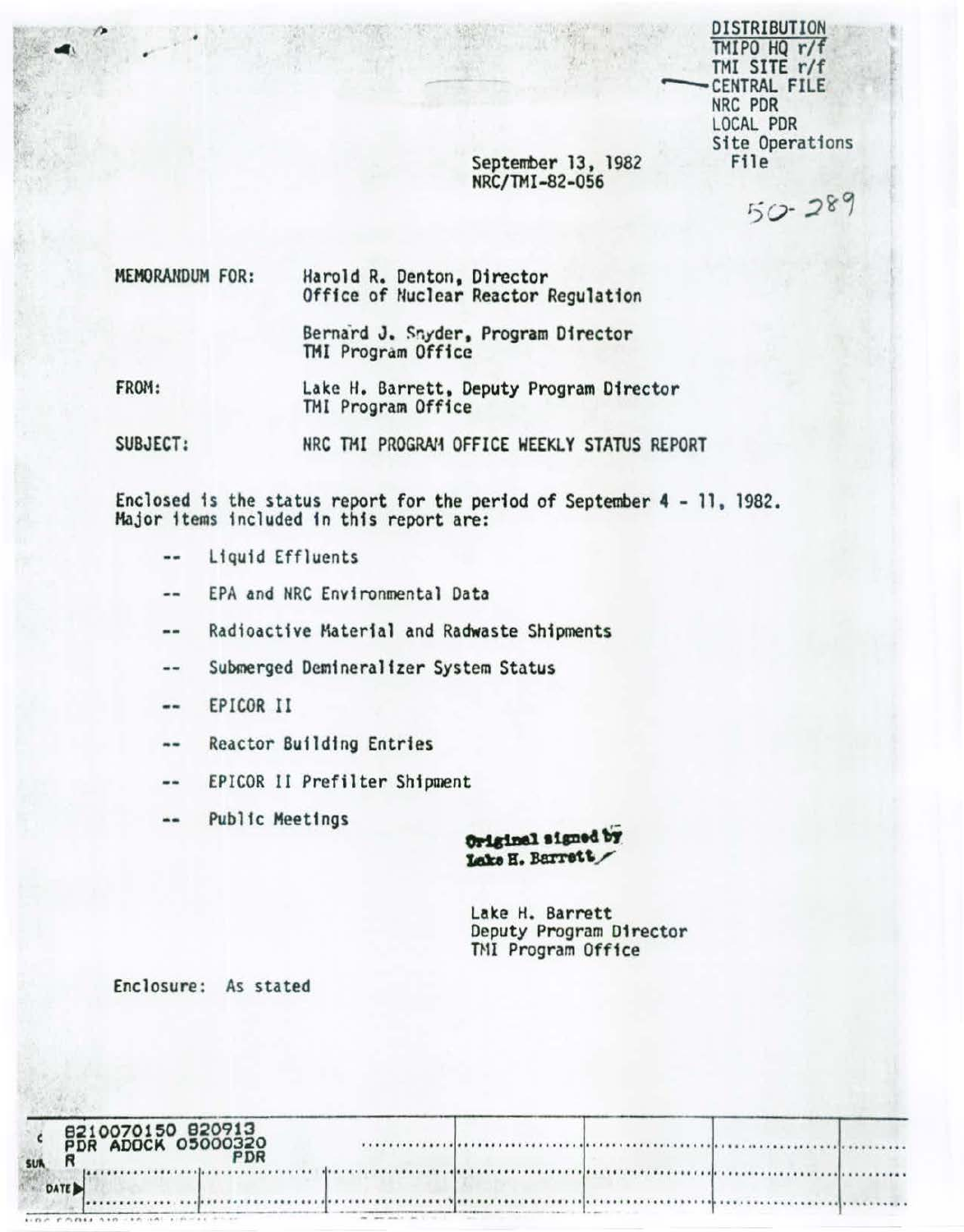Harold R. Denton Bernard J. Snyder

TMIDO-

INAMED GKalman: js

DATE 9/4 /82

**OFFICE** 

-2- September 13, 1982

cc w/encl: EDO OGC Office Directors Comm1ss1oner•s Technical Assistants NRR 01v1s1on Directors NRR AJO•s Regional Administrators IE 01v1sion Directors TAS EIS THI Program Office Staff (15) PHS EPA DOE Projects Br. *12* Chief, OPRP, RI RI Division Directors Pub11c Affairs, RI State Liaison, RI

TMIPO

MShanbaky

 $9/\sqrt{3}/82$ 

**TMIPO** 

 $9/2482$ 

no.

RBe 1.amy

 $9/7/82$ 

**TMIRD** 

 $JW1eBe$ 

 $9/13/82$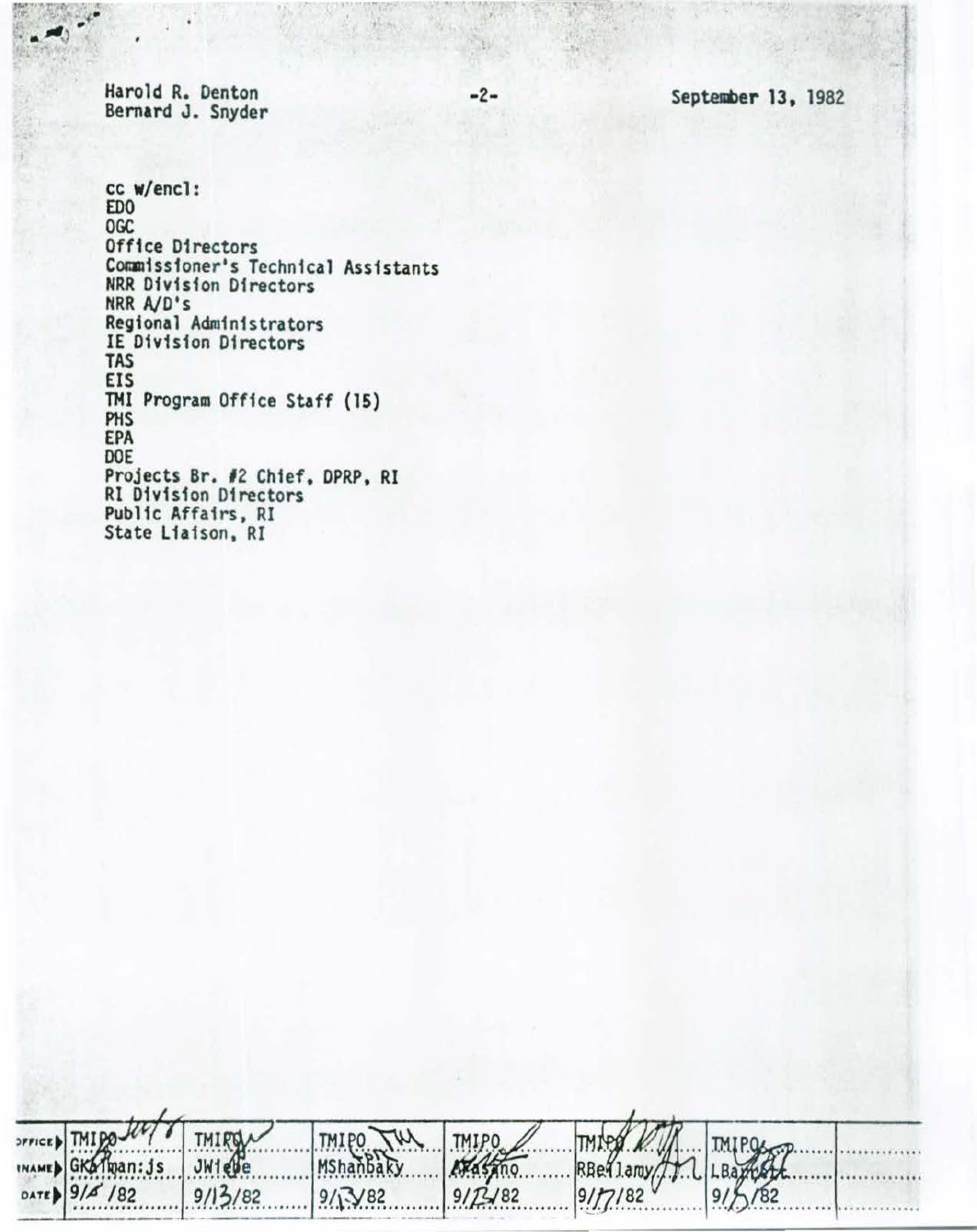## NRC TMI PROGRAM OFFICE WEEKLY STATUS REPORT

. September 4, 1982 - September 11. 1982

# Plant Status

Core Cooling Mode: Heat transfer from the reactor coolant system (RCS) to reactor building ·ambient.

Available Core Cooling Modes: Mini Decay Heat Removal (MOHR) system.

RCS Pressure Control Mode: RCS is vented to the reactor building.

Major Parameters (as of 0530 , September 10, 1982) (approximate values) Average Incore Thermocouples\*: 121°F<br>Maximum Incore Thermocouple\*: 139°F Maximum Incore Thermocouple\*:

RCS Loop Temperatures:

|                                                                                                                                                                                                                                                                                                                                 |       | B    |
|---------------------------------------------------------------------------------------------------------------------------------------------------------------------------------------------------------------------------------------------------------------------------------------------------------------------------------|-------|------|
| Hot Leg**                                                                                                                                                                                                                                                                                                                       | 101°F | 99°F |
|                                                                                                                                                                                                                                                                                                                                 | 80°F  | 81°F |
| $\begin{pmatrix} 0 & 1 & 1 \\ 2 & 0 & 0 \\ 0 & 0 & 0 \\ 0 & 0 & 0 \\ 0 & 0 & 0 \\ 0 & 0 & 0 \\ 0 & 0 & 0 & 0 \\ 0 & 0 & 0 & 0 \\ 0 & 0 & 0 & 0 \\ 0 & 0 & 0 & 0 \\ 0 & 0 & 0 & 0 \\ 0 & 0 & 0 & 0 & 0 \\ 0 & 0 & 0 & 0 & 0 \\ 0 & 0 & 0 & 0 & 0 \\ 0 & 0 & 0 & 0 & 0 & 0 \\ 0 & 0 & 0 & 0 & 0 & 0 \\ 0 & 0 & 0 & 0 & 0 & 0 \\ $ | 82°F  | 82°F |

Pressure: The reactor coolant system is vented to the reactor building.

Reactor Building: Temperature: 72°F<br>Pressure: -0.2 psig Airborne Radionuclide Concentrations:

> 2.1 E-6  $uCi/cc$   $H^3$ (sample ta ken 9/10/82) 6.2 E-6  $uCi/cc$  Kr<sup>85</sup>

- (sample taken 8/10/82)
- 2.5 E-9 uCi/cc particulates (sample taken 9/10/82)

#### 1. Effluent and Environmental (Raciological) Information

Liquid effluents from the TMI site released to the Susquehanna River after processing, were made within the regulatory limits and in accordance with NRC requirements and C1ty of Lancaster Agreement dated February 27, 1980.

During the period September 3, 1982, through September 9, 1982, the effluents contained no detectable radioactivity at the discharge point and individual effluent sources, which originated within Unit 2, contained no detectable radioactivity.

\*Uncertainties exist as to the exact location and accuracy of these readings. \*\*The primary water level is below the hot leg temperature sensors.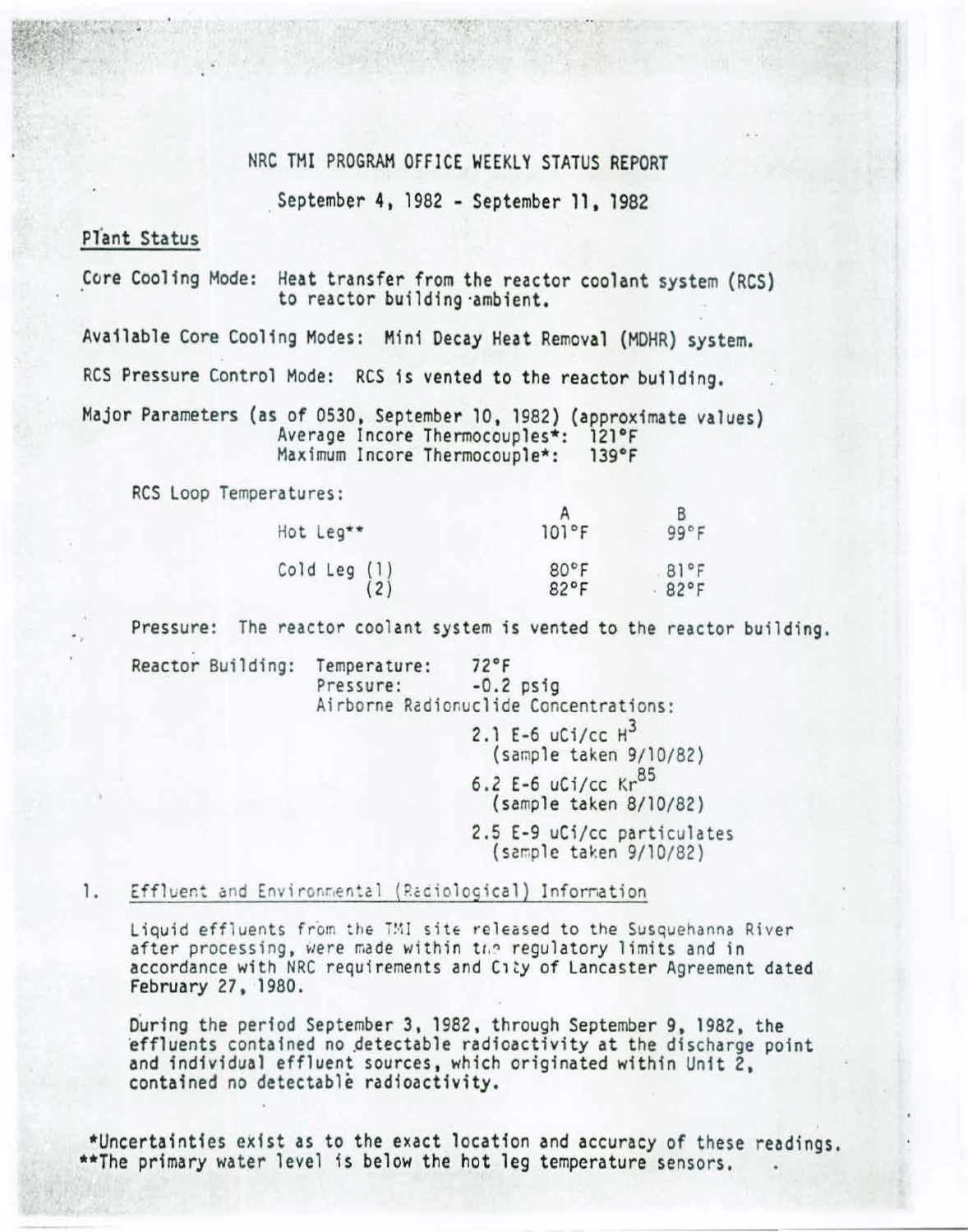- 2. Environmental Protection Ager.cy (EPA) Environmental Data
	- The EPA Middletown Office has not received the environmental Kr-85  $-1$ analytical results for the samples which were taken August 13, 1982 through August 27, 1982, from the EPA's Counting Laboratory at Las Vegas, Nevada. These results will be included in a subsequent report.
	- No radiation above normally occurring background levels was detected in any of the samples collected from the EPA's air and gamma rate networks during the period from September 3, 1982, through<br>September 9, 1982.

#### 3. NRC Environmental Data

Results from NRC monitoring of the environment around the TMJ site were as follows:

-- The following are the NRC air sample analytical results for the  $\cdot$  onsite continuous air sampler:

Sample Period

I-131 (uCi/cc) (uCi/CC) Cs-137

..

HP-335 September 1 - 8, 1982

<6.4 E-14 <6. 4 E-14

- 4. Licensee Radioactive Material and Radwaste Shipments
	- On September 7, 1982, 68 drums of Unit 1 and Unit 2 contaminated  $-1$ laundry were shipped to Interstate Laundry, New Kensington, Pennsylvania.
	- On September 9, 1982, the Tri-State Mobile Laundry Decontamination  $-1$ Facility and Ventilation Unit in Unit 2 were returned to Utica, New York.
	- On September 9, 1982 , 20 LSA (Low Specific Activity} metal -containers of Unit 1 and Unit 2 waste materials were shipped to U.S. Ecology, Richland, Washington.

### Major Activities

- 1. Submerged Demineralizer System (SDS). The SDS system is presently<br>shutdown; no new water is ready for processing. To date SDS has processed 35 batches (approximately 1,205,000 gallons) of contaminated water; 250,000 gallons of this total was Reactor Coolant System (RCS) water..
- 2. EPJCOR II. The EPJCOR II system is presently shutdown; no new water is ready for processing.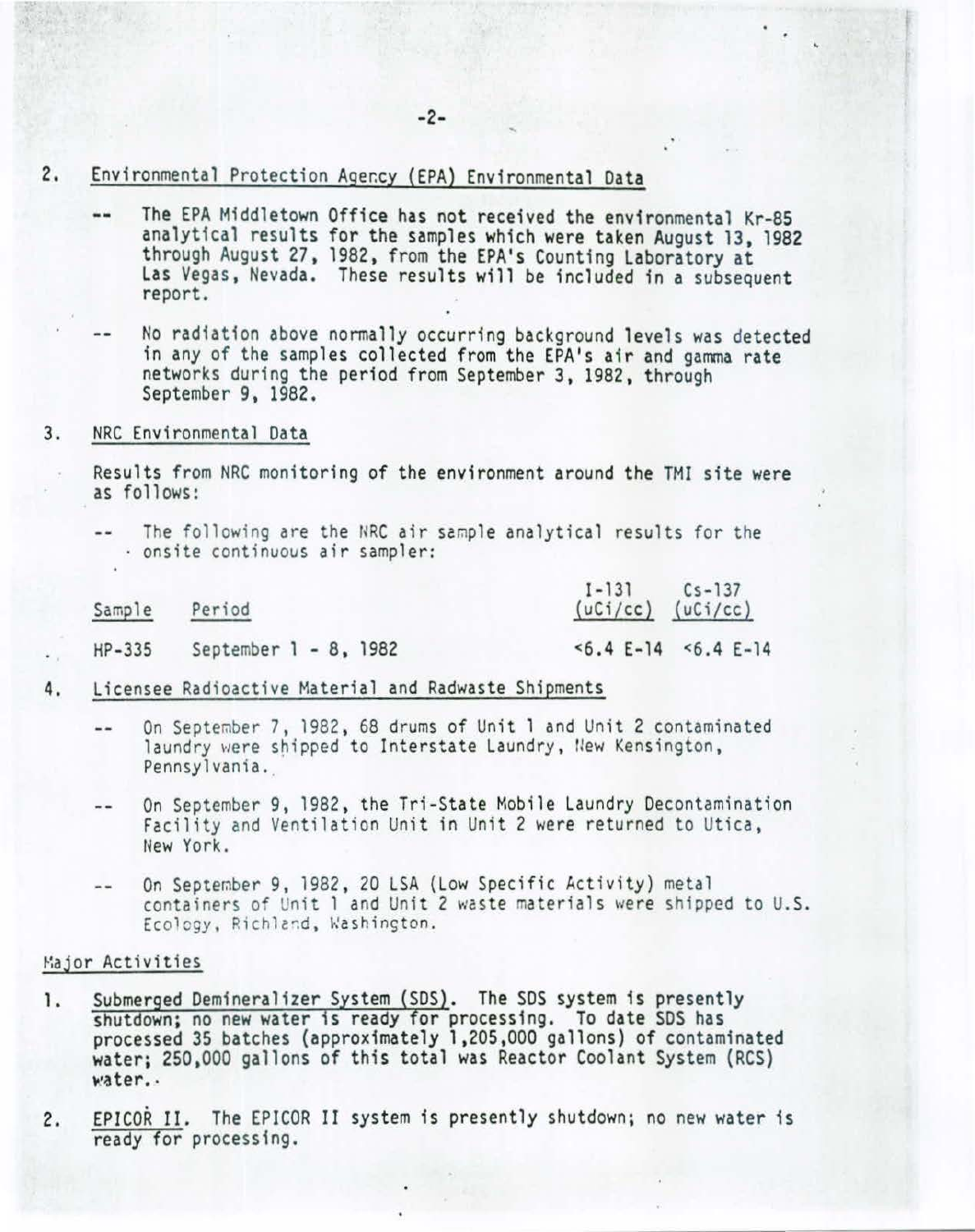$3.$ Reactor Building Entries. Reactor building entries were conducted on Wednesday, September 8, 1982 and Friday, September 10, 1982. The most labor intensive tasks conducted during the entries involved polar crane damage assessment and continued remote decontamination of the 282 ft. elevation.

The weekly primary system water sample was taken. A gas sample was collected from the center control rod drive mechanism (CRDM), to determine the composition and the generation rate of gases from the core.

The center CRDM had been isolated and inerted with nitrogen on September 3. 1982. A "Base Line" gas sample that was taken then indicated the following:

hydrogen<br>nit:ogen below detectable limits 9S .SS  $\blacksquare$  $4.3<sub>1</sub>$ oxygen

Gas sample measurements on September 8, 1982, indicated a gas generation rate of 0.06 cubic feet per day; the gas sample indicated the following:

| hydrogen    | $\blacksquare$          | 6.3%   |
|-------------|-------------------------|--------|
| nitrogen    | ٠                       | 87.4%  |
| oxygen      | $\qquad \qquad \bullet$ | $4.3*$ |
| other gases | $\bullet$               | $2\%$  |

Gas samples in the primary system will continue to be taken. to determine their composition and gas generation rate.

Two reactor building entries are scheduled for the week of September 12. 1982.

4. EPICOR II Prefilter Shipment. Preparations are being completed for the shipment of a third (in a series of 49) EPICOR II prefilters to Idaho National Engineering Laboratory (INEL). On-site gas measurements and nitrogen inerting of this EPICOR II PF-2 waste liner have been completed.<br>The initial gas sample indicated 4.5% hydrogen. 95% nitrogen and non-detectable (<0.5%) oxygen. The PF-2 liner, which contains approximately 1800 curies of mixed fission products, was inerted with nitrogen to reduce the hydrogen concentration to <0.2%. The hydrogen gas generation rate in .PF-2 indicated an acceptable st rage and shipment period in excess of 70 days. Because of shipping cask availability delays. PF·2 will continue to be stored in the solid waste storage facility (SWSF) and H scheduled for s.hipment Octobers. 1982.

To expedite future shipments, the licensee is making preparation for<br>sampling and inerting PF-6. The PF-6 liner, which contains approximately<br>170 curies of fission products, will be placed in an existing SN-1 type B shipping cask (designed to withstand transportation accidents) to determine if this relatively low curie liner can meet the DOT/NRC dose rate requirements. This demonstration is expected to be completed by the end of September 1982.